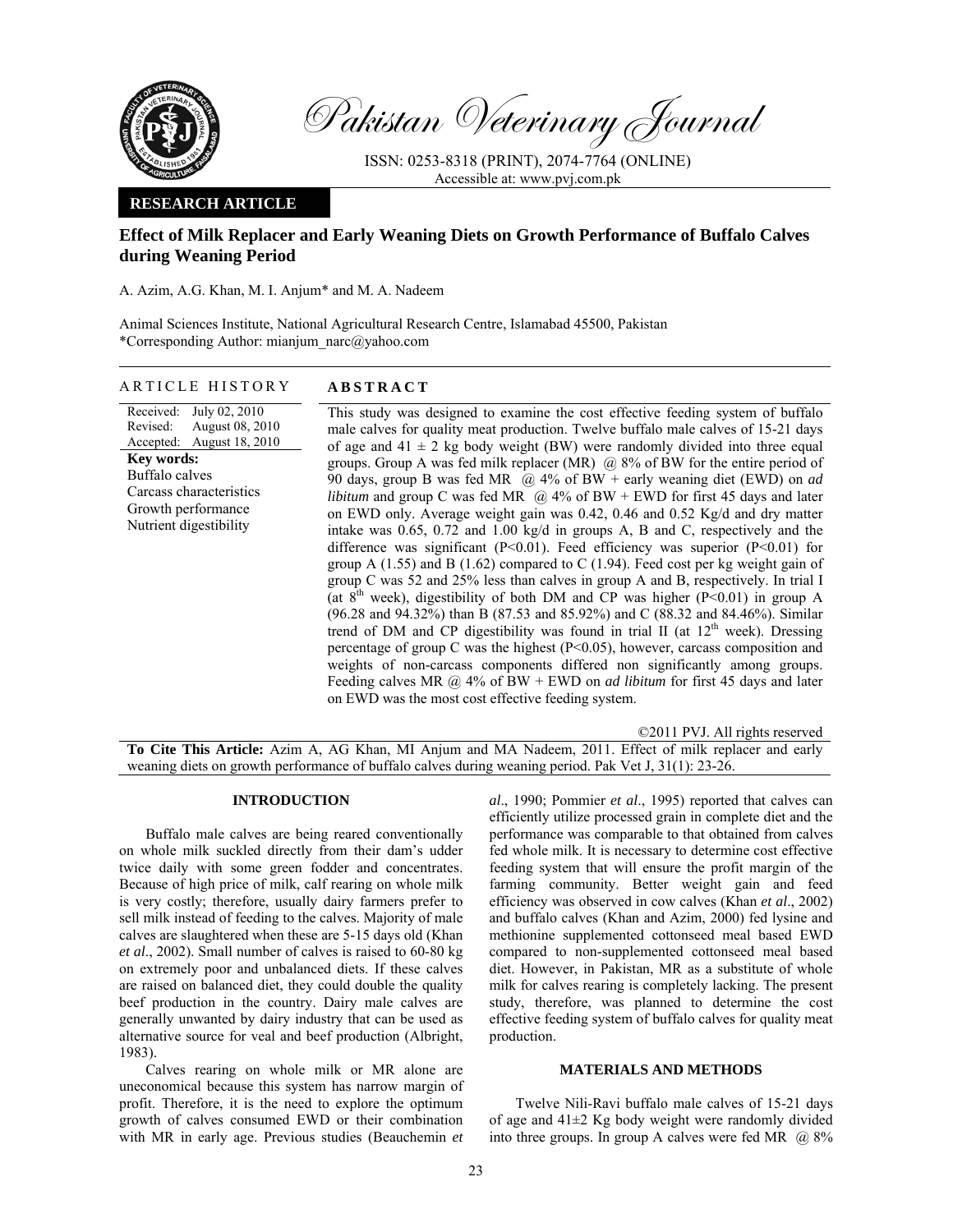of body weight (BW) for the entire period of 90 days, in group B calves were fed MR @ 4% BW + EWD *ad libitum* and in group C the calves were fed MR  $(a)$  4% BW + EWD for 45 days and later on EWD only for the remaining days. Calves were housed in individual pens equipped with feeders and milk-water bucket.

#### **Feeds and feeding**

Milk replacer and EWD were formulated and prepared at Animal Nutrition Programme. Milk replacer and EWD were analyzed for their chemical composition (Table 1). Milk products (skimmed milk, whey and casein), vegetable protein sources, vegetable oil, glucose, vitamins and minerals were used for MR whereas, ground maize grains, soybean meal, vegetable oil, molasses, vitamin mineral premix were used for EWD preparation. Ingredient cost per Kg of liquid/constituted MR was Rs. 18.4, while that of early weaning diet was Rs. 20.8 per Kg.

Liquid milk replacer was prepared by diluting milk powder with water as 1:9 and served warm (39˚C) in sterilized stainless steel buckets with rubber nipple in half equal quantities in the morning and evening daily. Each morning the weighed quantities of EWD were offered to respective groups individually. Body weights were recorded in the beginning of the trial and then fortnightly. De-worming and vaccination against hemorrhagic septicemia and foot and mouth disease was done to all the animals at the beginning of trial.

**Table 1:** Chemical composition (% DM) of milk replacer and early weaning diet

| Parameters                 | Milk     | Early Weaning Diet |  |
|----------------------------|----------|--------------------|--|
|                            | Replacer |                    |  |
| Dry matter                 | 90.96    | 88.9               |  |
| Crude protein              | 27.05    | 23.16              |  |
| Ether extract              | 18.47    | 5.00               |  |
| Crude fibre                | 0        | 3.77               |  |
| Total ash                  | 4.93     | 5.29               |  |
| Nitrogen free extract*     | 49.55    | 62.78              |  |
| Total digestible nutrient* | 108.09   | 84.13              |  |

\*= Calculated values

### **Digestibility, slaughter traits and non-carcass components**

Two digestibility trials I and II were conducted at  $8<sup>th</sup>$ and  $12<sup>th</sup>$  week of experiment respectively. In digestibility trial, 12 calves were used and daily feed intake was recorded. Feed and orts samples were also collected. Total feces voided were collected, weighed, mixed manually and sub-sampled. Feces samples were frozen daily and subsequently composited for each calf. Samples were oven dried at 70˚C and subsequently analyzed for DM and CP content according to AOAC (1990).

At the end of the experiment, three calves per treatment were randomly selected, weighed and slaughtered by Halal method to collect data on carcass characteristics as described by (Mirza *et al*., 2002). Meat was analyzed for DM, CP and EE according to AOAC (1990).

#### **Statistical analysis**

Data collected were subjected to analysis of variance by using Completely Randomized Design as described by

Steel *et al*. (1997). Significance of difference among treatment means was determined by applying the Duncan's Multiple Range Test.

### **RESULTS**

Data on average daily weight gain (ADG), daily dry matter intake (DMI), feed efficiency and economic efficiency are presented in Table 2. The ADG was 0.42, 0.46 and 0.52 Kg and DMI was 0.65, 0.72 and 1.00 Kg in calves of group A, B and C, respectively. There were significant (P<0.01) differences in ADG and DMI among all groups. Calves in group B and C consumed 9 and 54% more DMI and achieved 9 and 23% higher ADG, respectively than group A. Feed efficiency (kg feed required for per Kg gain) was 1.55, 1.62 and 1.94 in calves of group A, B and C, respectively and the differences were significant  $(P<0.01)$  among the groups.

**Table 2:** Growth performance of buffalo calves reared on different feeding systems

| <b>Parameters</b>                | *Groups | <b>PSE</b>        |                   |      |
|----------------------------------|---------|-------------------|-------------------|------|
|                                  | А       | в                 |                   |      |
| Average initial weight (kg)      | 40      | 42                | 41                | 0.5  |
| Average final weight (kg)        | 77.8c   | 83.4b             | 87.8a             | 0.02 |
| Average daily weight gain (kg)   | 0.42c   | 0.46 <sup>b</sup> | 0.52a             | 0.01 |
| Total DM intake (kg)             | 58.5c   | 64.8 <sup>b</sup> | 90.0 <sup>a</sup> | 0.03 |
| Average daily DM intake, (kg)    | 0.65c   | 0.72 <sub>b</sub> | 1.00a             | 0.04 |
| Feed efficiency                  | 1.55a   | 1.62 <sub>b</sub> | 1.94c             | 0.04 |
| Feed cost/Kg weight gain (Rs.)** | 211.2   | 134.4             | 100.8             |      |

Different superscripts in the same row differ significantly (P<0.01). PSE = Pooled Standard Error. \*Group A fed MR  $@$  8 % of BW; group B fed milk MR @ 4 % BW + EWD at adlibitum basis and group C fed MR  $@$  4 % BW + EWD for first 45 days and later on EWD only. \*\*Ingredient cost per Kg MR was Rs. 18.2, while that of per Kg EWD was Rs. 20.8.

After one month of feeding trial, ADG and DMI was increased significantly ( $P \le 0.01$ ) in C group compared to A and B. Feed cost per kg weight gain of calves fed diets A, B and C was calculated (Ogundola, 1981) to be Rs. 211.2, 134.4 and 100.8, respectively. Feed cost per kg weight gain was noted 52 and 25% higher in calves of group A and B than group C, respectively.

Dry matter and CP digestibility during  $8<sup>th</sup>$  and  $12<sup>th</sup>$ week of experiment are given in Table 3. In digestibility trial I, DM digestibility was 96.28, 87.53 and 88.32% and CP digestibility was 94.32, 85.92 and 84.46% in group A, B and C, respectively. Digestibility of both DM and CP was higher (P<0.01) in group A than B and C; however, no difference was found between later two groups. Similar trend of DM and CP digestibility was found in trial II.

**Table 3:** Apparent digestibility in buffalo calves reared on different feeding systems

| Digestibility (%) |        | <b>PSE</b>         |                    |      |
|-------------------|--------|--------------------|--------------------|------|
|                   | А      | r<br>R             |                    |      |
| Trial I           |        |                    |                    |      |
| Dry Matter        | 96.28a | 87.53 <sup>b</sup> | 88.32b             | 2.80 |
| Crude Protein     | 94.32a | 85.92b             | 84.46 <sup>b</sup> | 2.96 |
| Trial II          |        |                    |                    |      |
| Dry Matter        | 95.39a | 84.73b             | 80.35 <sup>b</sup> | 4.47 |
| Crude Protein     | 94.00a | 82.93b             | 78.54b             | 4.60 |

Different superscripts in the same row differ significantly (P<0.05). PSE = Pooled Standard Error.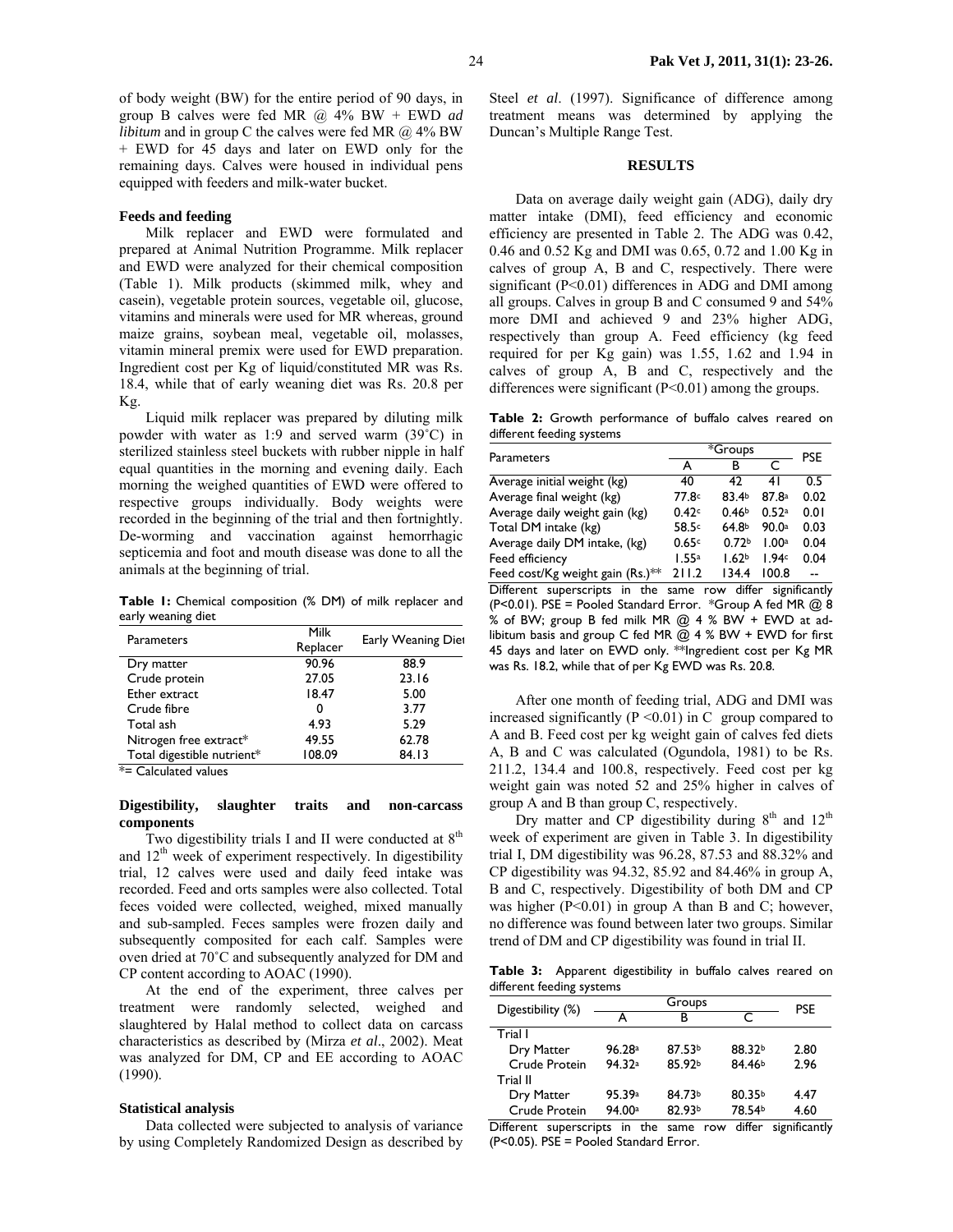Results of carcass characteristics are shown in Table 4. Dressing percentage on slaughter weight was 51.59, 52.40 and 56.67 and on empty body weight was 59.59, 59.96 and 63.71 for group A, B and C, respectively. Significantly (P<0.01) higher dressing percentage was found in calves of group C both on slaughter weight and empty body weight basis; however, no difference was found between A and B groups. Weight of trotters, rumen, intestine and hide was comparatively higher in group C than other groups but the difference was non-significant. Similarly, there was no significant difference in weights of heart, liver, lungs, spleen and kidney among the groups. Chemical composition of veal is presented in Table 5. Results showed that dry matter content of veal was 28.67, 29.51 and 30.17 in group A, B and C, respectively. The range of protein was from 77.80 to 79.23%. The highest value was found in group A as compared to B and C, while ether extract was higher in group C but the difference was non-significant among the groups.

**Table 4:** Slaughter traits and non-carcass components of buffalo calves reared on different feeding systems

| Parameters                  |        | <b>PSE</b>         |        |      |
|-----------------------------|--------|--------------------|--------|------|
|                             | А      | в                  | C      |      |
| <b>Dressing Percentage</b>  |        |                    |        |      |
| Slaughter weight            | 51.59b | 52.40 <sup>b</sup> | 56.67a | 1.58 |
| Empty body weight           | 59.59b | 59.96 <sup>b</sup> | 63.71a | 1.32 |
| Non-carcass components (Kg) |        |                    |        |      |
| Liver                       | 1.80   | 1.50               | 1.85   | 0.11 |
| Heart                       | 0.80   | 0.20               | 0.77   | 0.19 |
| Lungs                       | 1.15   | 1.37               | 1.70   | 0.26 |
| Spleen                      | 0.35   | 0.40               | 0.41   | 0.02 |
| Kidney                      | 0.55   | 0.57               | 0.60   | 0.01 |
| Head                        | 5.62   | 6.50               | 6.50   | 0.29 |
| <b>Trotters</b>             | 4.80   | 4.62               | 5.00   | 0.11 |
| Rumen and intestine         | 9.00   | 9.30               | 11.00  | 0.62 |
| Hide                        | 12.00  | 12.50              | 13.00  | 0.29 |

Different superscripts in the same row differ significantly (P<0.05). PSE = Pooled Standard Error.

**Table 5:** Carcass composition of buffalo calves reared on different feeding systems

| Carcass composition (%) | Groups |       |       | <b>PSE</b> |
|-------------------------|--------|-------|-------|------------|
|                         |        |       |       |            |
| Dry matter              | 28.67  | 29.51 | 30.17 | 0.43       |
| Crude protein           | 79.21  | 78.77 | 77.80 | 0.41       |
| Ether extract           | 13.49  | 1541  | 17 22 | 1.08       |
| $-$                     |        |       | .     | $\sim$     |

Different superscripts in the same row differ significantly (P<0.05). PSE = Pooled Standard Error.

### **DISCUSSION**

Average daily gain and DMI was significantly higher in calves of group C compared to group A and B after 45 to 90 days of experiment. These results substantially supported by Ogundola (1983) who reported that calves weaned at 7 weeks of age consumed more diet than those calves weaned at 3 and 4 weeks. Our results also supported by Alam *et al*. (1995), who suggested that buffalo calves can be weaned without impairing the growth and health conditions. Feed efficiency appeared to improve significantly in calves fed liquid diet (group A) than calves fed solid diets (group B and C) might be due to higher biological value of liquid diet as reported by Khan and Azim (2000).

It has been observed that those calves (group B and C) started consumption of DM at early age weaned successfully with improved  $(P<0.01)$  ADG and DMI than the calves fed liquid diet (group A) however, calves of group C performed better when completely shifted on EWD after 45 days than the calves fed MR+EWD and MR only throughout the experiment. This might be due to the earlier reticuloruminal development of calves fed solid diet. Similar findings have been reported by Harrison *et al*. (1960), who reported that solid feed stimulates gastrointestinal tract development in young calves. Sinhal *et al*. (1978) reported that micro-flora need longer time to establish in rumen of the calves fed whole milk compared with the calves fed starter ration.

Cost of feed per Kg gain was 52 and 25% higher in calves fed MR (group A) and  $MR + EWD$  (group B) than the calves of group C, respectively. Similar findings have been reported by Wina *et al.* (1996), who reported that cheaper milk substitute resulted increase per head profit than a commercial milk replacer.

Presumably, group A had higher DM and CP digestibility because of high biological values of liquid diet than other two groups consumed solid diet. The result is in accordance with the findings reported by Khan *et al.* (2002), who suggested that digestibility of DM and CP was (P<0.05) higher in cow calves fed milk replacer than EWD. No changes in DM and CP digestibilities between calves groups B and C fed solid plus liquid diets are in line with Obitsu *et al*. (1995), who reported that apparent digestibility of organic matter and nitrogen did not differ between age of 10 to 15 weeks when calves weaned at the age of  $6<sup>th</sup>$  weeks. Leibholz (1975) reported that the ruminal digestibility of dry matter in calves weaned at  $5<sup>th</sup>$ week of age reached the adult level by  $8<sup>th</sup>$  week of age when calves were fed high concentrate diet.

The highest (P<0.01) dressing percentage in calves of group C both on slaughter weight and empty body weight basis might be due to higher fat content in carcass that resulted may be due to high starch in EWD. Özlütürk *et al.* (2008) observed hot carcass dressing percentage 59.6 and 62.9 in Eastern Anatolian Red bulls finished between 168 and 210 days period, respectively.

In conclusion, fed on MR @ 4% of BW plus EWD *ad libitum* for 6 week and later on EWD is proved to be most cost effective feeding system for buffalo calves rearing.

#### **REFERENCES**

- Alam S, TN Pasha and M Aleem, 1995. Effect of different levels of milk and early weaning diets on the performance of buffalo calves. Buffalo J, 17: 269- 275.
- Albright JI, 1983. Status of animal welfare awareness of producers and direction of animal welfare research in the future. J Dairy Sci, 66: 2208-2220.
- Anonymous, 2006. Livestock Census, Statistical Division, Government of Pakistan, Lahore.
- AOAC, 1990. Official Methods of Analysis.  $15<sup>th</sup>$  Ed. Association of Official Analytical Chemist, Washington, DC, USA.
- Beauchemin KA, B Lachance, GS Laurent, 1990. Effect of concentrate diets on performance and carcass characteristics of veal calves. J Anim Sci, 68: 35-44.